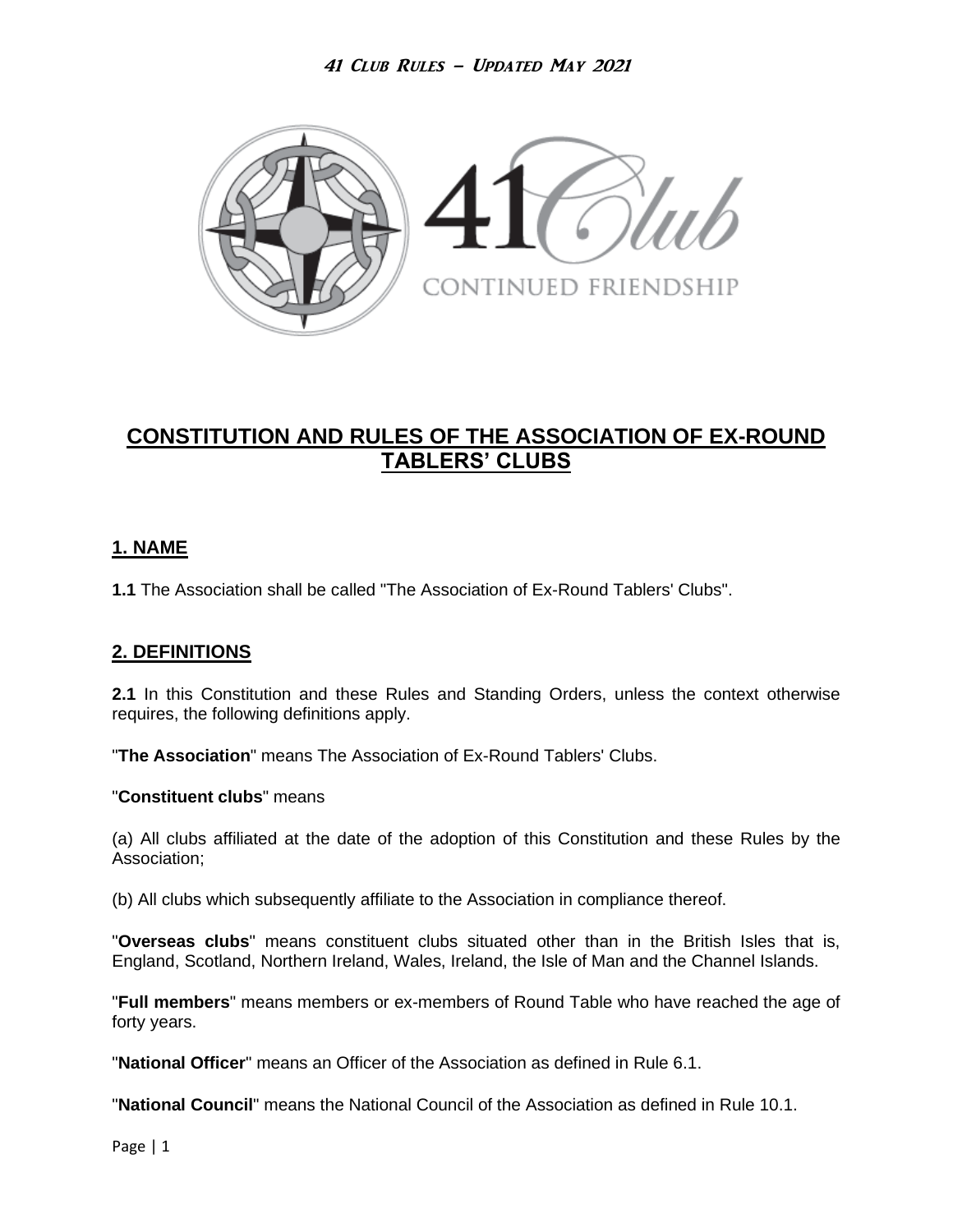"**National Board**" means the Executive Committee of the National Council as defined in Rule 11.1.

"**Financial year**" means the period as defined in Rule 20.1

#### "**Associate members**" means:

a) Existing members of 41 Clubs not ex-members of Round Table who were already admitted to affiliated Clubs before 20th April 1996.

b) Members of any closed Round Table who do not join another Round Table. Such members cannot hold any office in a constituent club until they become full members.

### **3. PURPOSES**

**3.1** The Purposes and Objects of the Association are:

(a) To link together the constituent clubs.

(b) To promote amongst the constituent clubs and those eligible for membership, the following objects:

- 1) To continue to promote opportunities for fellowship amongst former members of Round Table
- 2) To encourage active involvement in the community
- 3) To use our experience in support of the Round Table Family
- 4) To encourage international relationships

(c) These objects to be promoted through regular meetings and other activities.

#### **4. AFFILIATION AND MEMBERSHIP**

**4.1** Clubs shall only be affiliated where membership is confined to full and associate members, for whom annual capitation fees shall be payable to the Association save that no capitation fee shall be payable for any member until the financial year in which he attains the age of 46 years. **(Amended AGM 2016)**

**4.2** A club may, at its discretion, bestow Honorary Membership for one year at a time on such person or persons as it may decide, but Honorary Members shall neither hold office nor have voting rights in the club or the Association or at any time formally represent the club.

**4.3** An overseas club whose membership complies with Rule 4.1 may be accepted as a constituent club on the conditions specified in Rule 14.1.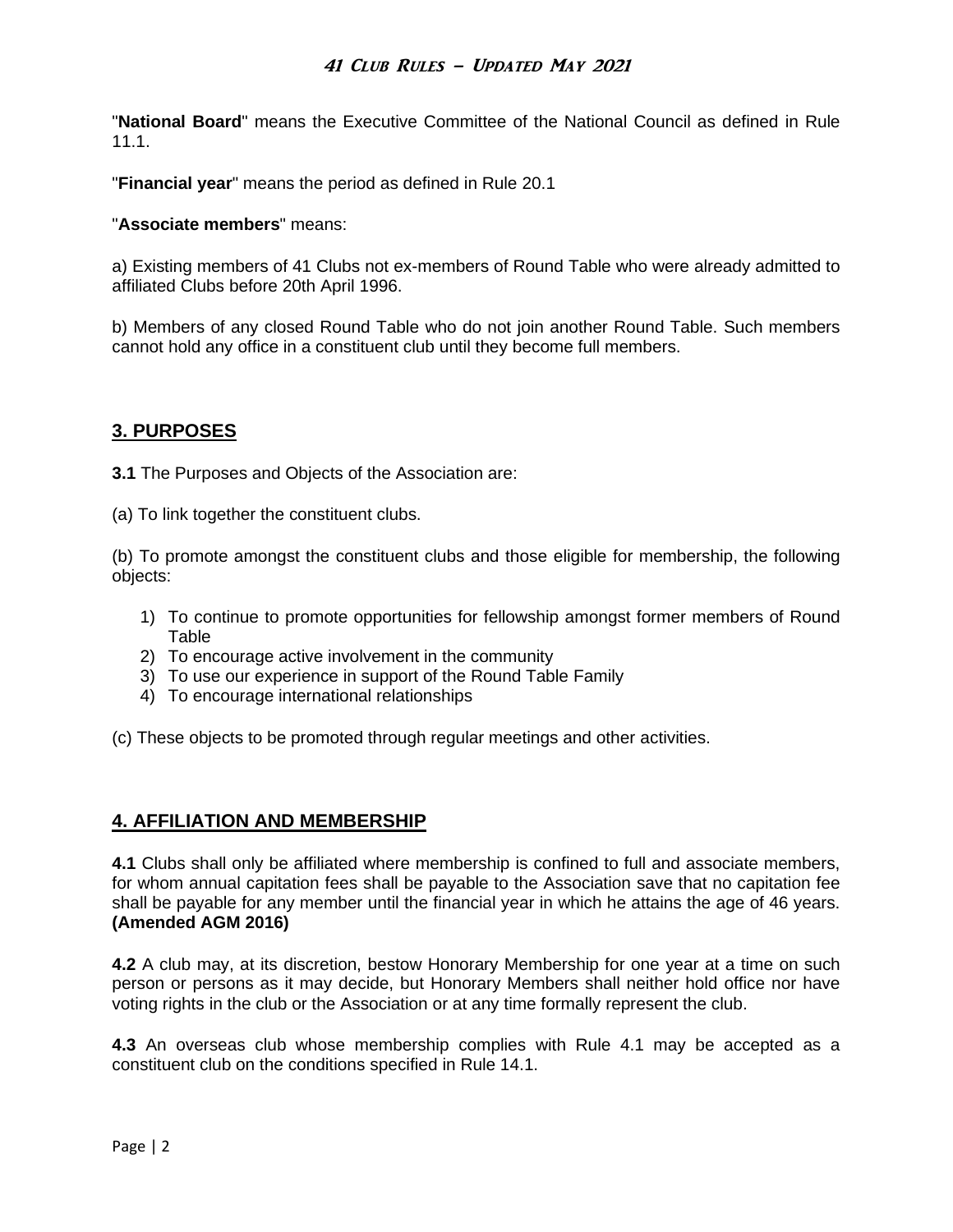**4.4** Affiliation to the Association shall be limited to clubs which comply with the Constitution and Rules of the Association. Only clubs whose capitation fees are not in arrears, as declared by the National Treasurer, shall be entitled to exercise the powers conferred on constituent clubs by these Rules.

**4.5** A club wishing to affiliate to the Association shall apply in writing to the National Council for affiliation to the Association. An application shall be in such form as the National Council shall determine. If the National Council is satisfied that the necessary conditions for affiliation have been observed, it shall approve the application.

**4.6** The National Council shall have power to expel from the Association any constituent club (a) which does not comply with Rule 4.1 or (b) whose capitation fees remain unpaid for one or more financial years or (c) whose conduct is deemed detrimental to the good of the Association. An expelled club shall have the right of appeal against expulsion, to the next Annual General Meeting of the Association. Any expelled club may re-apply for affiliation.

**4.7** The National Council may recommend to the Annual General Meeting that Honorary Membership of the Association, whether for life or otherwise, be conferred on an individual for outstanding service to the Association.

**4.8** In exceptional cases where a past member of Round Table does not reside within the accepted catchment area of any suitable affiliated 41 Club he may apply to the National Council for individual membership. If so approved he will receive the rights and privileges of membership but shall not be eligible to vote at a General meeting of the Association and shall pay a full capitation fee.

**4.9** Any Club wishing to disaffiliate from the Association will be required to hold a secret ballot of all full members of the Club. Should this ballot result in two or more members wishing to continue to be affiliated, then the Club should remain open and affiliated to the Association. Those members who do not wish to continue may leave but they would be deemed to have resigned from the Club.

**4.10** Complimentary National capitation of 41 Club is given for current full members of Round Table (**Rule added AGM 2016**)

#### **5. MANAGEMENT**

**5.1** The purposes of the Association shall be carried into effect by the National Council and, save as hereinafter provided to the contrary, all powers, rights and duties vested in or imposed upon the Association shall be exercised or performed by the National Council.

#### **6. NATIONAL BOARD**

**6.1** The Officers shall be the National President, National Vice-President (who shall be the National President Elect), Immediate Past President, National Secretary, National Treasurer, National Councillors' Liaison Officer, National Communications & IT Officer, National Membership & Round Table Liaison Officer, National Fellowship Officer and the International Relations Officer who shall be full members of constituent clubs and shall hold office until they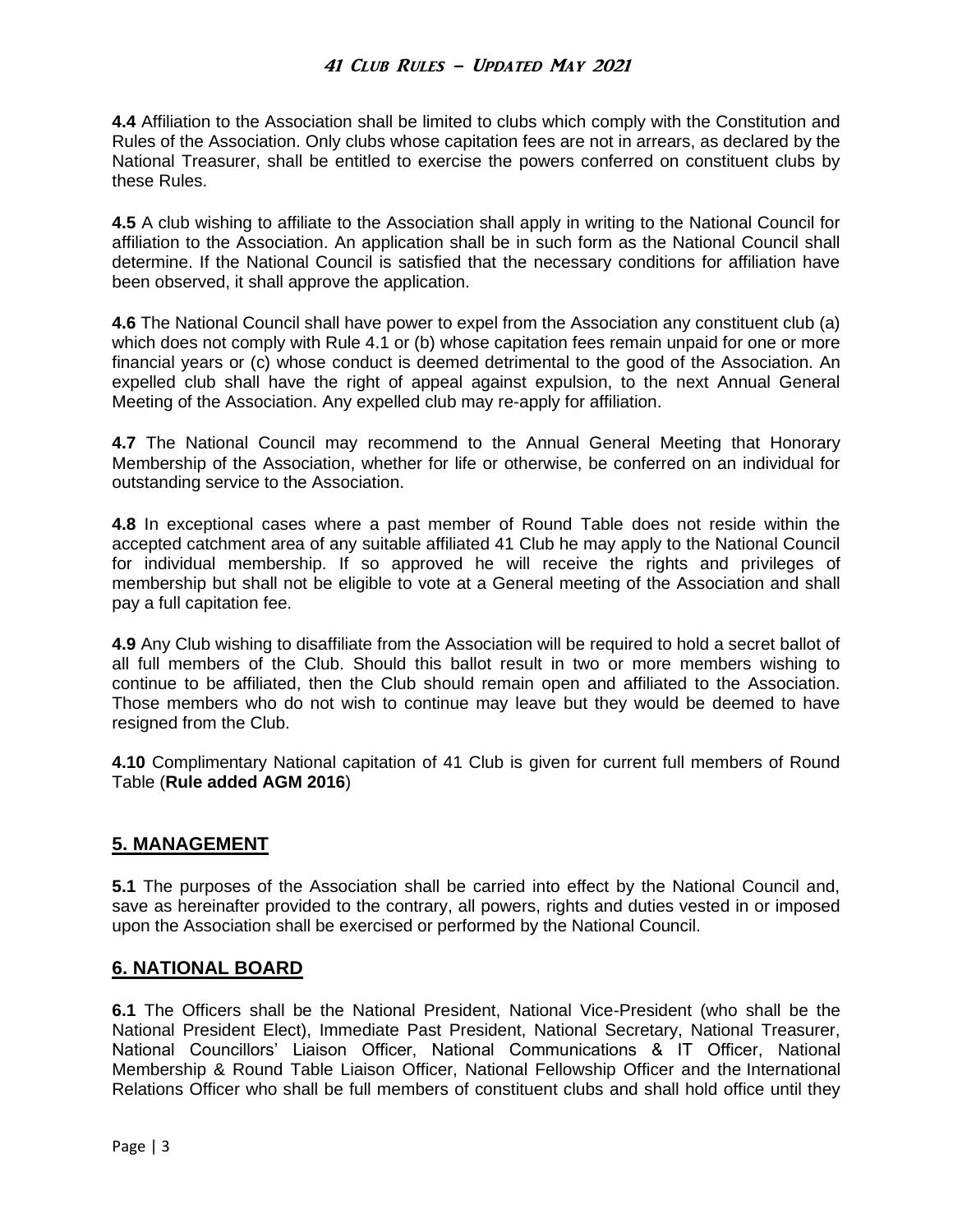resign, or until the next ensuing Annual General Meeting, whichever first happens. (**Amended AGM 2016 and AGM 2017**)

**6.2** All members of the National Council (with the exception of the National President, National Vice-President and the Immediate Past President) shall be elected for an initial three-year term at the Annual General Meeting and the service in that office is limited to that three-year term (whether consecutive or not) unless there is no candidate to replace that Council Member. If there is no candidate for his replacement, then the incumbent Councillor or Officer may stand for re-election for a period of one year, repeatable once if there is still no candidate for his replacement after the one-year extension of his term. The National Vice-President shall serve a period of one year prior to becoming National President. (**Amended AGM 2016, 2018 and 2021**)

The National Vice-President shall serve a period of one year prior to becoming National President.

**6.3** The National Treasurer shall be a full member who has completed an accounting course as part of his professional qualification

**6.4** The National Vice-President, being National President Elect, shall be declared elected National President prior to voting for the election of the other Officers. Should the National Vice-Presidency fall vacant during his term, the National Council may elect a replacement from those eligible i.e., from those who have served on National Council for two years in the preceding three years. The person elected as Vice-President by National Council shall become President-Elect. (**Amended AGM 2021**)

**6.5** Nominations for office (under Rule 6.1) shall be accompanied by the written consent of the nominee. Nominees for National Vice-President shall have served on the National Council for at least two years in the previous three years. Nominees for all National Board posts must have served as a member of the National Council for a minimum of two years. Such nominations may be submitted by any constituent club (subject to Rule 14.1.). Such nominations must reach the National Secretary by 1st February. In the event of no nomination for any office being received by the closing date under this Rule, nominations may be received for any such office until immediately prior to voting for that office. (**Amended AGM 2021**)

**6.6** Canvassing for support of nominations for office is prohibited save that a candidate may submit to the National Secretary for circulation by him an election address in such format as shall be approved by the National Council. The National Council shall decide if any prohibited canvassing has taken place in which event that candidate shall be disqualified from that election. The National Secretary shall circulate to all constituent clubs prior to the Annual General Meeting such relevant details of the candidates as shall be required by the National Council from time to time.

**6.7** The National Council may appoint from full members of constituent clubs (subject to Rule 14.1) another person to fill a casual Officer vacancy and he shall serve for the remainder of the term of office of the Officer whom he replaces.

**6.8** If a National Officer fails to attend at least 75% of the National Council Meetings in any period of twelve months commencing with the date of the Association's Annual General Meeting, unless explanation of such absence shall be made to the satisfaction of the National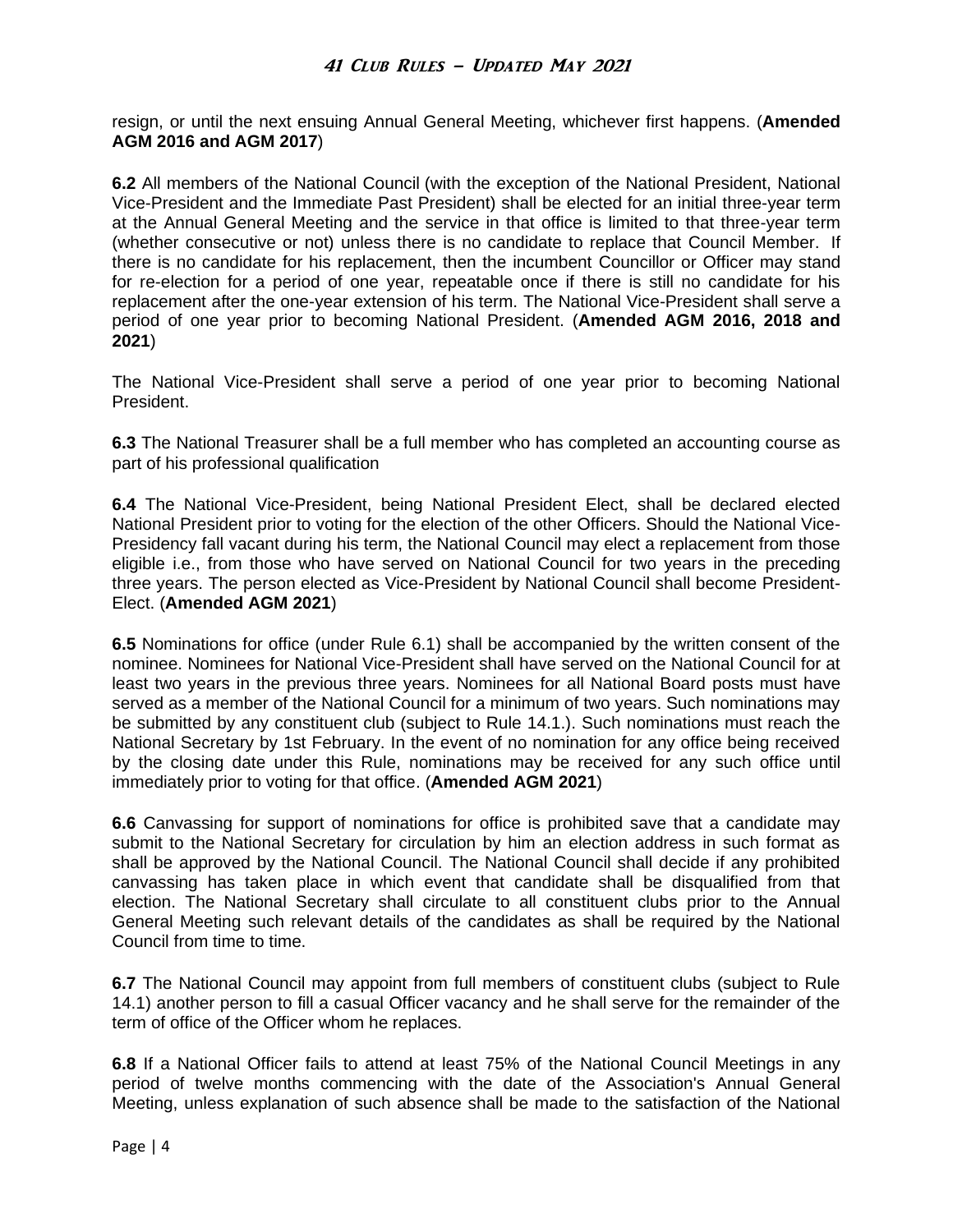Board, that Officer shall be deemed to have resigned. The Officer resigning shall not be eligible for election as either a National Officer or a National Councillor until at least two years after the date of deemed resignation.

# **7. DUTIES OF THE NATIONAL OFFICERS**

**7.1** The National President shall be the Chairman of the National Council, the National Board, and of every General Meeting of the Association. In his absence the National Vice-President shall take the chair. If neither shall be present a Chairman shall be elected from those present and eligible to vote.

**7.2** In the event of a tie in voting, at any of the Meetings referred to in Rule 7.1 (except the Meeting of the National Councillors) the Chairman will additionally have a casting vote.

**7.3** The duties and functions of each of the National Officers, together with National Councillors are specifically set out in the Appendix following these Rules.

### **8. REGIONS**

**8.1** Constituent clubs, except for overseas clubs, shall be grouped into Regions of the British Isles. The National Council shall have power to vary the boundaries of the Regions and to transfer a constituent club from one Region to another. The National Council shall arrange for at least three months' notice to be given to every constituent club affected by any such changes and in every case the National Council shall take into consideration such representations as the individual constituent club concerned shall make before making a decision.

**8.2** The National Council shall on affiliation of every new club determine in which Region the said club is situated.

**8.3** Each Region shall be known by a number and descriptive name allocated by the National Council.

#### **9. NATIONAL COUNCILLORS**

**9.1** There shall be one National Councillor representing each Region authorised under Rule 8.1.

**9.2** To be eligible for election a candidate shall be a full member of a constituent club within the Region he seeks to represent.

**9.3.1** Each Councillor shall be elected for three years and shall take office immediately following his election/appointment until the conclusion of the appropriate National Council Meeting following the three-year anniversary of his election/appointment. The appropriate Council Meeting shall be the Council Meeting corresponding to the first Council Meeting he was eligible to attend as a Councillor even if the three year period has not been completed. Service in that office shall be limited to a period of three years unless there is no other candidate to replace that Council member, if there is no candidate for his replacement then the incumbent Councillor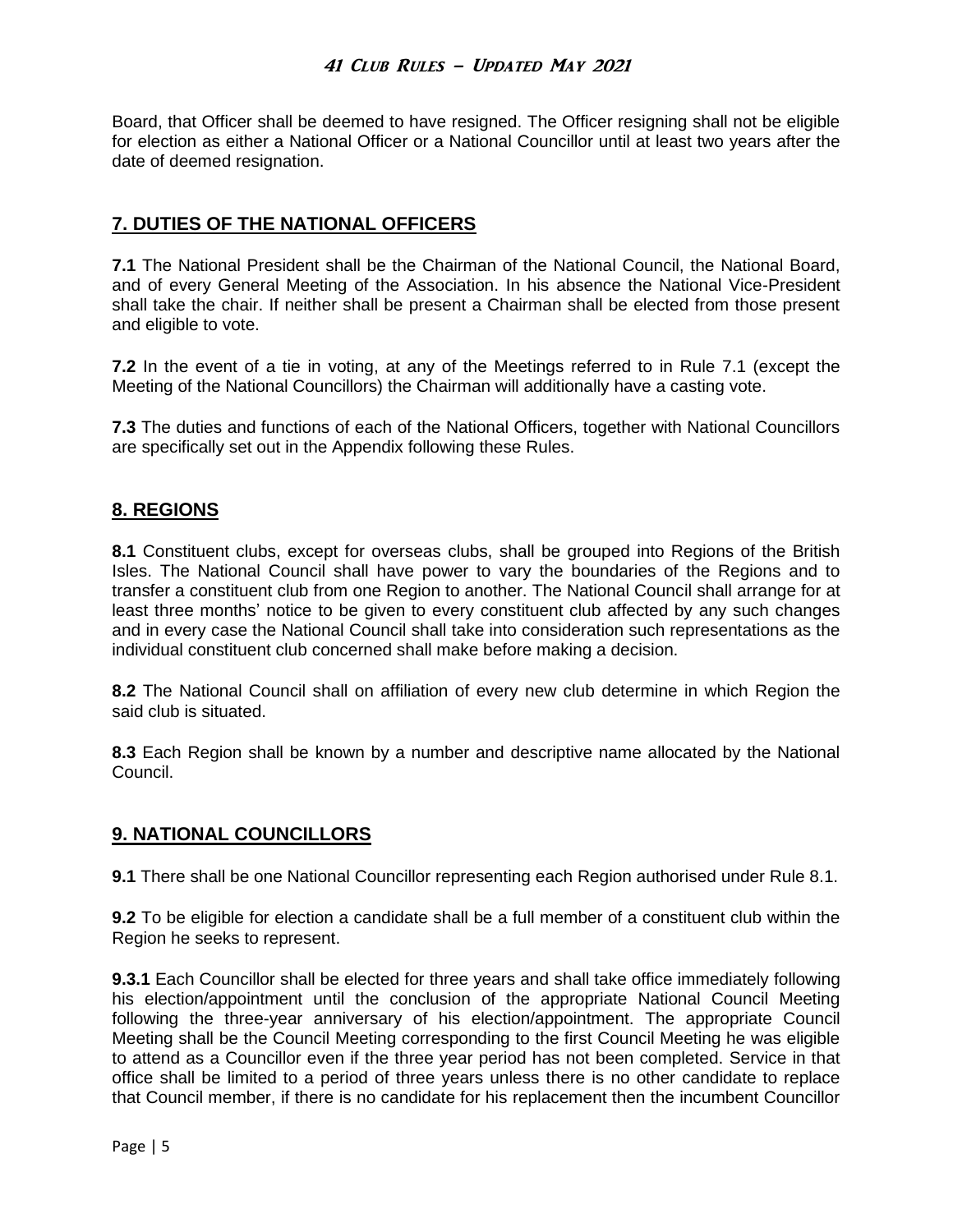may stand for re-election for a period of one year, repeatable once if there is still no candidate for his replacement after the one year extension of his term. A National Councillor standing for re-election shall continue in office and carry on his duties until the result of the election is declared by the National Secretary. (**Amended AGM 2018**)

**9.3.2** In the event of no nomination for Councillor being received the National Board shall have power to appoint a full member from the Region concerned pro tem pending formal ratification at the first convenient meeting of the National Council.

**9.4** The National Secretary shall give constituent clubs not less than five weeks' notice of an election in their Region. Nominations accompanied by the written consent of the nominee and relevant details in accordance with Rule 6.6 shall be submitted to the National Secretary by the notified closing date. In the event of there being more than one nomination the National Secretary, or such other person appointed by the National Council, shall arrange for a ballot to be conducted, the closing date of which shall be five weeks after the ballot papers and relevant details of the candidates have been circulated. Canvassing for election as a Councillor is prohibited save that a candidate may submit to the National Secretary for circulation by him an election address in such format as shall be approved by the National Council. The National Council shall decide if any prohibited canvassing has taken place in which event that candidate shall be disqualified from that election.

**9.5** The election of a Councillor shall be determined by the single transferable vote system. In the event of a tie, election shall be determined by the National Secretary's casting vote.

**9.6** A Councillor shall resign his seat immediately he resides permanently outside the Region he represents unless he continues to reside within the accepted catchment area of a Club within the Region of which he is a full member.

**9.7** If a Councillor fails to attend at least 75 per cent of the National Council Meetings or fails to attend at least 50 per cent of regularly convened meetings of any Standing Committee of the National Council to which he is appointed by the National Board in any period commencing with the date of the Association's Annual General Meeting in the following year unless explanation of such absence shall be made to the satisfaction of the National Board, that Councillor shall be deemed to have resigned. The Councillor resigning shall not be eligible for election as either a National Officer or a National Councillor until at least two years after the date of deemed resignation.

**9.8** In the event of a Councillor resigning his seat a fresh election shall be held and the successful candidate shall take his seat immediately upon his election for a period as specified under Rule 9.3.1. (**Amended AGM 2018**)

**9.9** A National Councillor shall be entitled to make use of an Assistant as and when required during his term of office. Such assistant shall be a full member of a Club in his Region.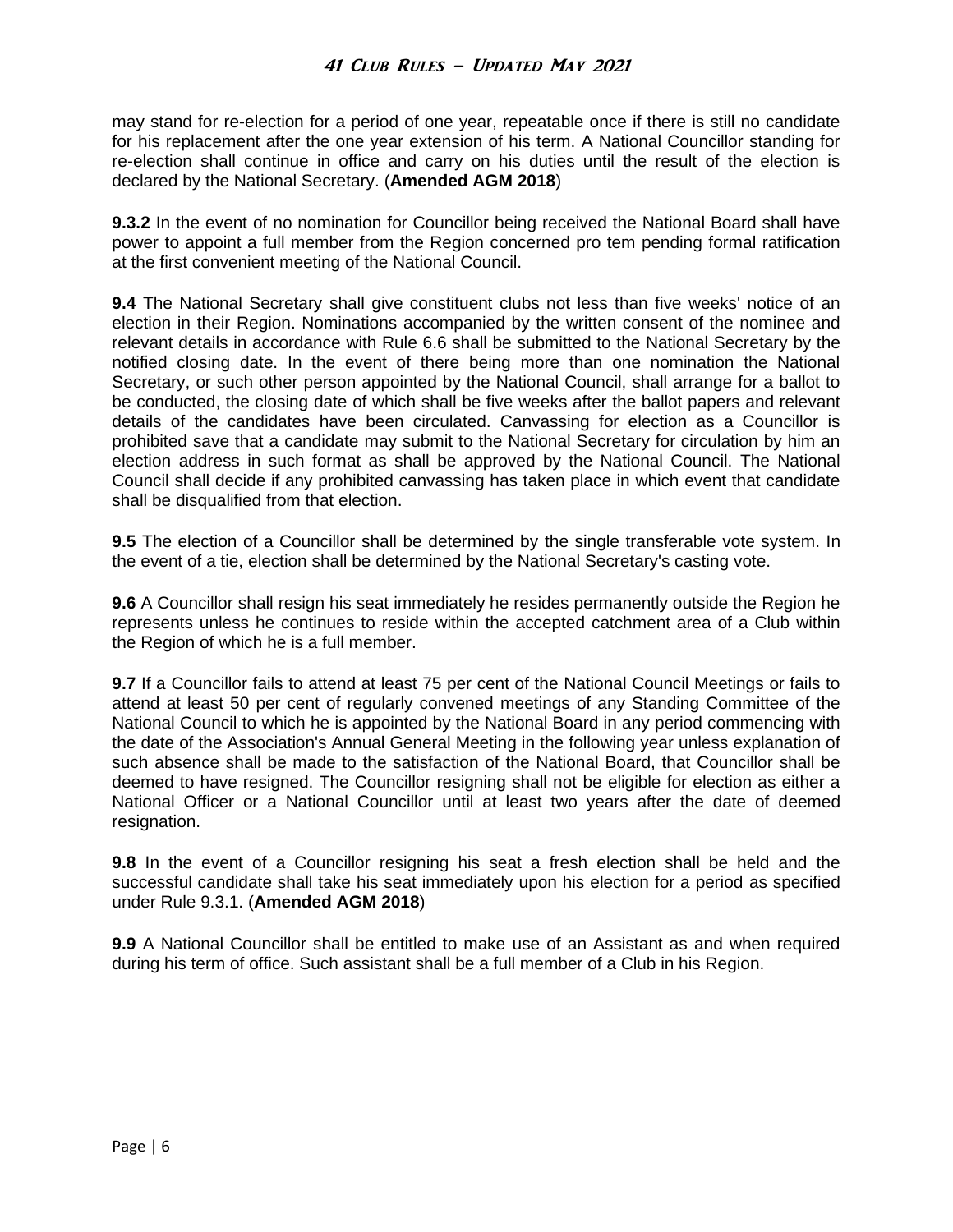### **10. NATIONAL COUNCIL**

**10.1** There shall be a National Council consisting of the National Officers and the National Councillors. No person shall hold more than one position at any one time.

**10.2** The convening of meetings of the National Council shall be the responsibility of the National Board. The National Council shall hold at least two meetings but no more than four per year, one of which shall be immediately prior to the Association's Annual General Meeting.

**10.3** The National Council shall have power to make its own Standing Orders for the creation of its Standing Committees and the delegation of any of its powers, rights and duties as provided in Rule 5.1 and for regulating the procedure at its meetings.

**10.4** The National President and the National Vice-President shall be ex-officio members of all Standing Committees of the National Council and shall be entitled to vote. The National Secretary shall be an ex-officio member of all Standing Committees of the National Council without voting rights, except those to which he is appointed by the National Council. The National Treasurer shall be an ex-officio member of the Conference Committee and shall be entitled to vote.

**10.5** The National Council may establish Special Purpose Committees, determine their membership and terms of reference, including power of action, and effect their disbandment.

**10.6** The National Council may invite the attendance in a non-voting capacity of anyone to its meeting for a specific item or items on the agenda.

**10.7** Any full member of a constituent club will be entitled as an observer to attend ordinary meetings of the National Council, subject to any limitation on the safe capacity of the venue.

**10.8** Prior to any discussion being made by the Board and/or Council members of National Council (for the avoidance of doubt this includes National Officers) must declare any interest or personal involvement in the decision and/or the persons or organisations being awarded a contract or receiving any benefit.

**10.9** Should any member of the National Council not perform satisfactory in his duties, or any member of the Association be found guilty of a serious criminal offence, then they shall be subject to the Association's Disciplinary Policy. (**Rule amended AGM 2016**)

**10.10** If the National Board wish to make a proposal requiring voting by the National Councillors meeting as the National Council, then that full proposal needs to be circulated to all National Councillors at least 7 days prior to that meeting, preferably 14 days, so that National Councillors are given sufficient time to consider and appraise the proposal. (**Rule added AGM 2017**)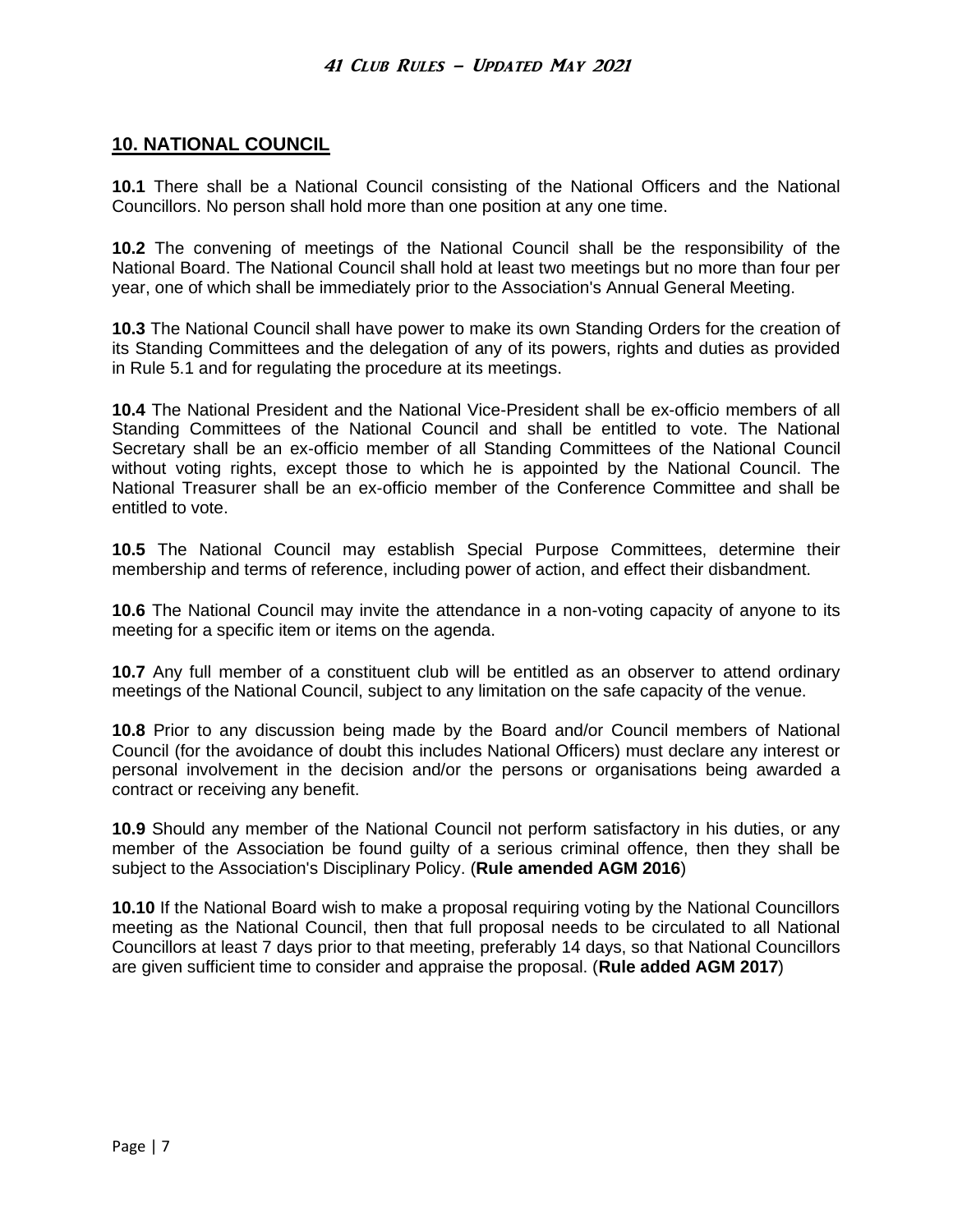### **11. NATIONAL BOARD**

**11.1** There shall be a National Board consisting of the National Officers.

**11.2** The National Board shall deal with administrative matters that may arise between the holding of National Council meetings and it may delegate specific emergency powers to a Sub-Committee consisting of the National President, National Secretary and National Treasurer subject to ratification at the next National Council meeting of any action taken. The National Board shall submit reports on its proceedings to succeeding meetings of the National Council.

**11.3** The National Board shall meet at such times as the National President may direct.

**11.4** The National Board shall deal with all matters relating to the legal status of the Association.

**11.5** The National Board shall direct the policy for the management and investment of the Association's funds.

# **12. GENERAL SECRETARY**

**12.1** The National Council may engage a General Secretary and other staff and/or enter into contractual arrangements with an outside organisation to assist in the conduct of the business of the Association. It shall have the powers of dismissal and termination. Recommendations relevant to the employment of a General Secretary and other persons and negotiations with an outside organisation shall be the responsibility of the National Board.

# **13. FUNDS AND PROPERTY**

**13.1** The National Council may for the purposes of the Association and subject to such conditions as it shall think fit, acquire property of any description and accept gifts of any property or money. The National Council may appoint Trustees of the property of the Association, or any part thereof, as it shall think fit, and may take such steps and incur such expense, as shall be necessary to vest such property in such Trustees in Trust for the Association.

# **14. OVERSEAS CLUBS**

**14.1** An overseas club may apply for affiliation to the Association and the National Council shall determine the affiliation fee payable. When affiliated, an overseas club shall have all the privileges enjoyed by other constituent clubs except that no member of an overseas club may hold office in the Association unless he is not only a full member of another constituent club but also resides for the major part of the calendar year in the British Isles.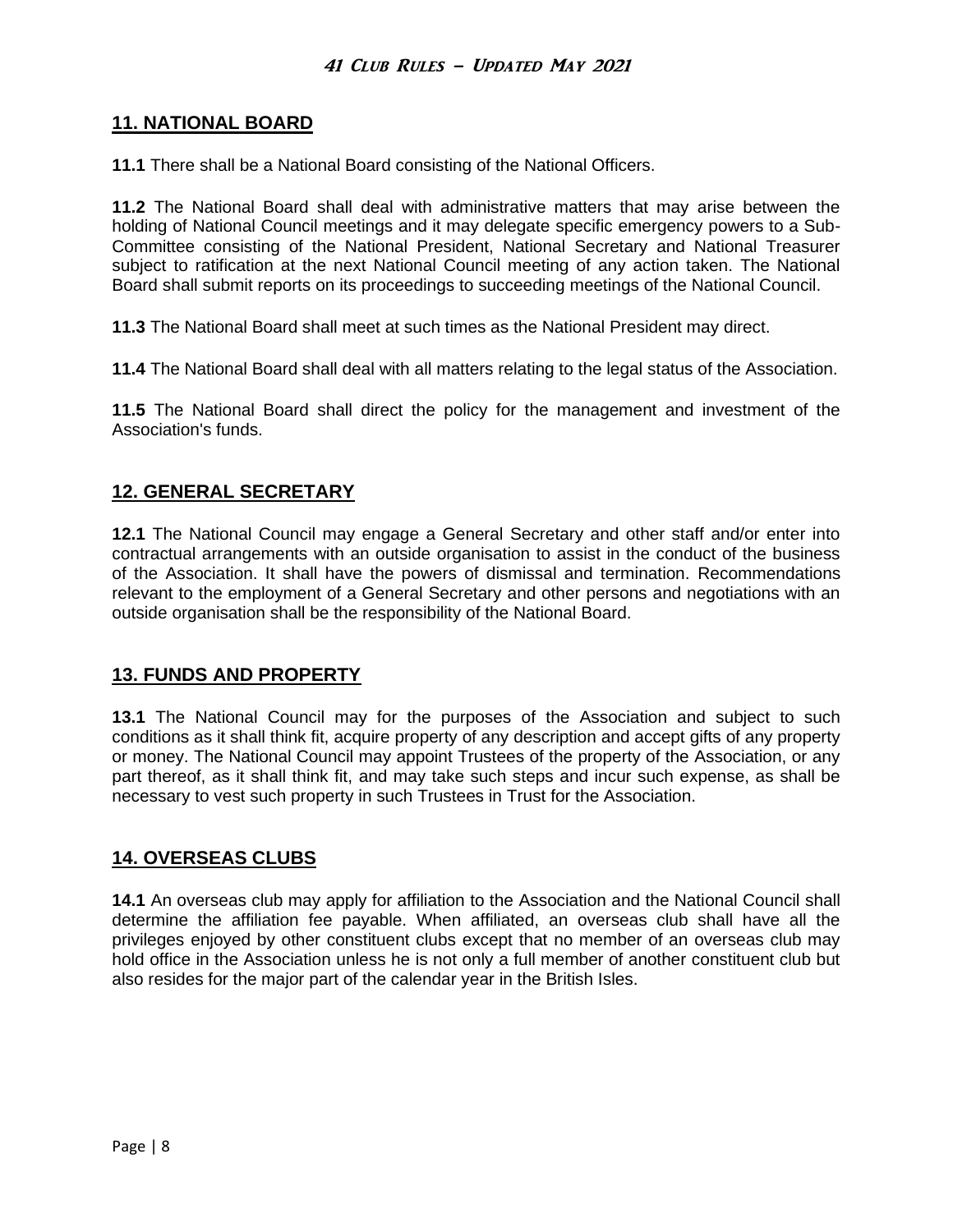#### **15. 41 INTERNATIONAL**

**15.1** The Association shall be affiliated to 41 International and shall observe its rules. Any changes in those rules shall not be binding on the Association until it has ratified them in General Meeting.

The Association's two representatives on 41 International shall be the International Relations Officer and the National President. In the event of either not being able to attend a meeting of 41 International the National Vice-President or other nominees as may be appointed by the National President shall deputise. (amended AGM 2016)

**15.2** In the event of the Association being invited to nominate an official candidate for the post of 41 International Vice-President the selection of the candidate shall take place by ballot at the appropriate Annual General Meeting in accordance with the same procedure as for the election of Officers of the Association under these rules.

# **16. HONORARY SOLICITOR, ARCHIVIST AND WEBMASTER**

**16.1** The National Council may appoint an Honorary Solicitor, Honorary Archivist and Honorary Webmaster from members of constituent clubs upon such terms as the National Council thinks fit. The National Council may terminate such appointments.

#### **17. GENERAL MEETINGS**

**17.1** The only categories of General Meetings of the Association shall be "Annual" and "Special".

**17.2** The National Council shall prepare and may from time to time amend Standing Orders for regulating the procedure at General Meetings, but any such Standing Orders shall have no force or effect until the same have been approved by a General Meeting of the Association.

**17.3** Every constituent club shall be entitled to send one delegate, appointed from its full members, who shall not be a current member of the National Board, to a General Meeting. Each constituent club shall have one vote on any resolution at a General Meeting (subject to Rule 4.6). Such vote shall be given either by the voting delegate appointed by the constituent Club from its own membership and attending the meeting or by a proxy voting delegate, who shall not be a current member of the National Board. Any constituent Club may appoint a proxy voting delegate from another constituent Club to attend the General Meeting and vote on its behalf providing that the name of the proxy delegate shall have been registered with the National Secretary not less than 72 hours before the Meeting. A proxy voter may also vote for his own club but may not be a proxy voter for more than one club. Members of more than one club may carry a single vote for each club of which they are members.

**17.4** All members of constituent clubs shall be entitled to attend and to speak at a General Meeting but, except as provided in Rule 17.3, shall not be entitled to vote.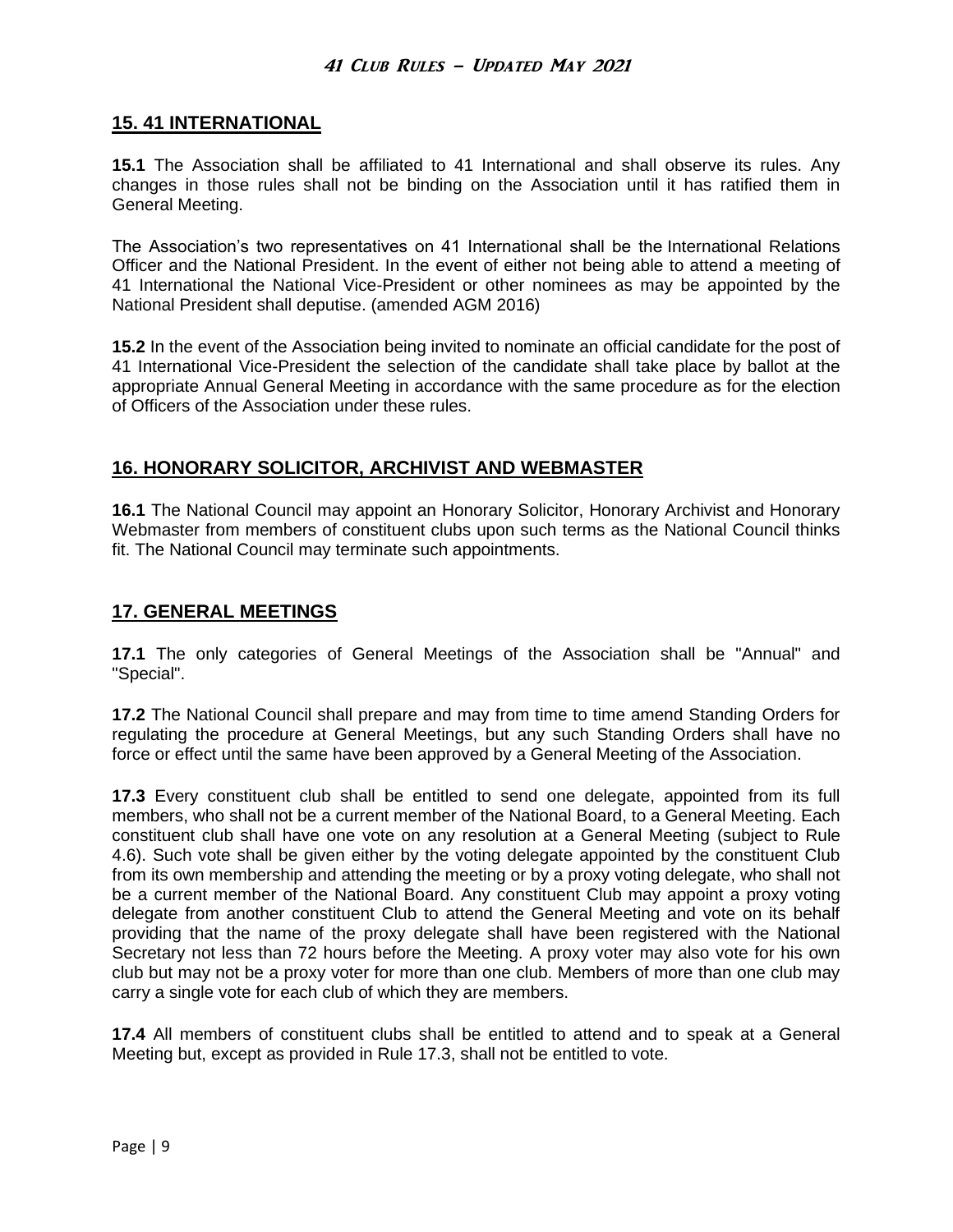**17.5** Every constituent club shall be entitled to send one delegate, appointed from its full members, who shall not be a current member of the National Board, to a General Meeting. Each constituent Club shall have one vote on the Election of National Officers at a General Meeting (subject to Rule 4.6). Such vote shall only be given by the voting delegate appointed by the constituent Club from its own membership and attending the meeting. **(Rule added AGM 2021)**

#### **18. ANNUAL GENERAL MEETING**

**18.1** The Annual General Meeting of the Association shall be held during the Annual Conference or, in the event of there being no such Conference, between 1st April and 31st May (both dates inclusive) in each year.

**18.2** Not less than 35 days before the date fixed for the Annual General Meeting the National Secretary shall send to each constituent club notice of the date and place of the meeting together with an agenda of the business to be transacted.

**18.3** The following business shall be conducted at the Annual General Meeting:

(a) Confirmation and Adoption of the Minutes of the last Annual General Meeting and any subsequent General Meeting.

(b) Receipt of the Report of the National Council for the year ending the previous 31st December.

(c) Adoption of the Association's annual accounts and balance sheet together with the Independent Examiner's report thereon and the National Treasurer's Report.

(d) Consideration of Resolutions submitted by constituent clubs or the National Council.

(e) Presentation and agreement of the capitation fee and budget for the ensuing year, which will include honoraria for National Officers, mileage rates and weekend allowance for members of the National Council and any approved costs properly incurred on the Association's business.

- (f) Election of the National Officers.
- (g) Appointment of Independent Examiners.
- (h) Any other business.

**18.4** Resolutions may be submitted to an Annual General Meeting by a constituent club provided any such resolution is sent in writing to the National Secretary by not later than 1st February.

**18.5** Any resolution moved at an Annual General Meeting (whether adopted or rejected) may not be brought forward for reconsideration at the following Annual General Meeting unless directed by the National Council.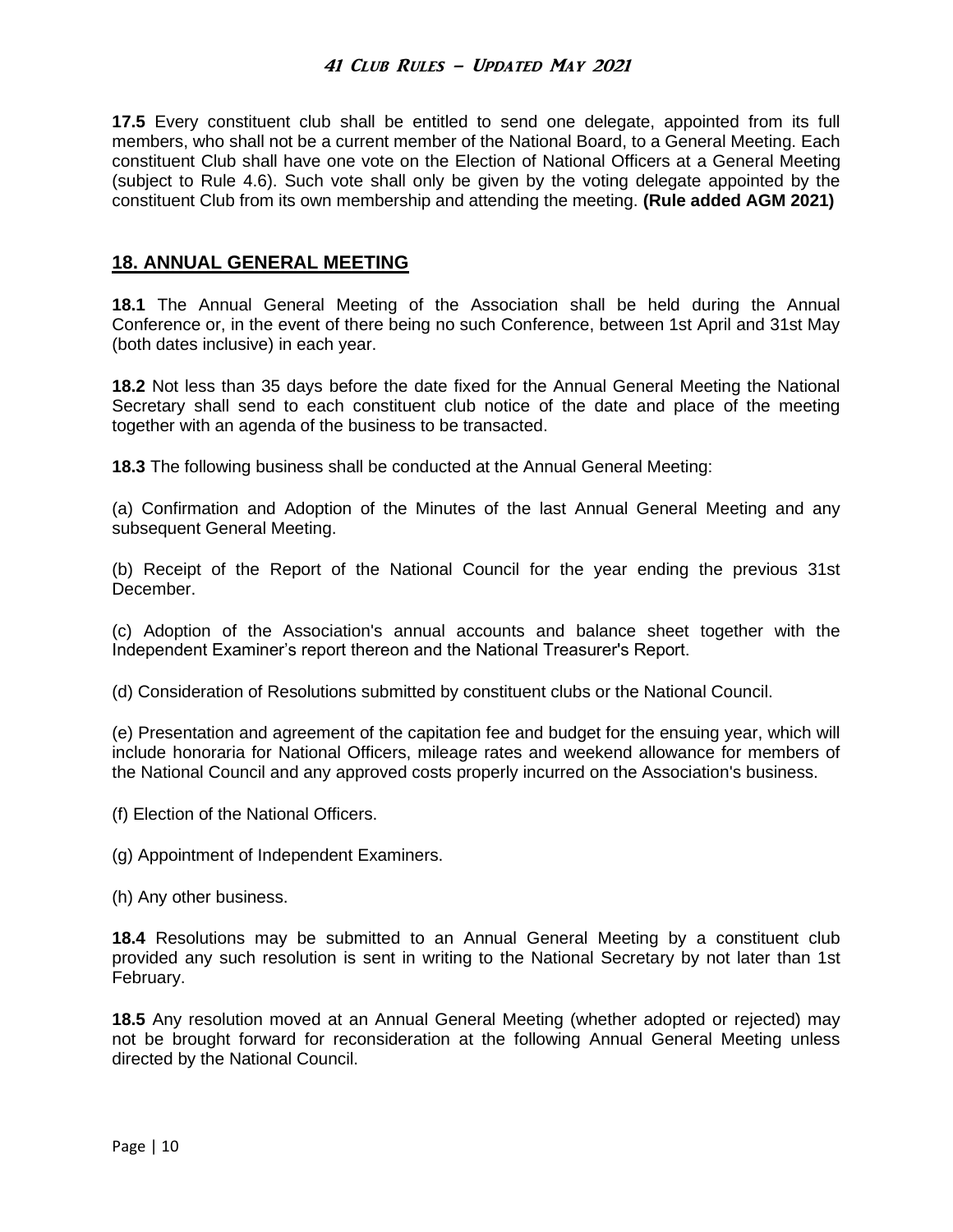**18.6** All resolutions carried at AGM's must be included in the Association's Constitution and Rules without exception within 30 days of the AGM. Each resolution should be identified by reference to the AGM where it was passed just prior to insertion. Resolutions and changes to standing orders passed in the last five years have to be included and identified in this way. (**Rule added AGM 2017**)

### **19. SPECIAL GENERAL MEETING**

**19.1** A Special General Meeting may be requested by either the National Council or not less than 5 per cent of the constituent clubs.

**19.2** The constituent clubs requesting a Special General Meeting shall give notice thereof in writing to the National Secretary and such notice shall specify those clubs involved and state exactly the matters (including where necessary resolutions) to be dealt with at such a meeting.

**19.3** Not less than 35 days beforehand the National Secretary shall send to each constituent club notice of the date and place of the Special General Meeting together with an Agenda of the business to be transacted.

**19.4** No other business shall be transacted at any Special General Meeting save that for which the meeting shall have been summoned.

# **20. FINANCE**

**20.1** The financial year of the Association shall be from 1st January to 31st December following.

**20.2** The annual accounts shall be examined professionally by an Independent Examiner who is a Registered Auditor before the Annual General Meeting next following the end of the relevant financial year.

**20.3** The National Treasurer shall present the annual accounts and balance sheet to the National Council at its first regular meeting after the end of the financial year for approval; such accounts, together with the Independent Examiner's report, shall be presented to the Annual General Meeting.

**20.4** Except for budgeted honoraria for the National Officers, all members of constituent clubs shall serve the Association without any remuneration whatsoever except reimbursement of expenses properly incurred on the Association's business as may be approved by the National Council either specifically or generally from time to time.

**20.5** At its Annual General Meeting the Association shall approve a budget and also determine the capitation fee payable for the financial year commencing on the following 1st January, such fee becoming due on that date.

**20.6** The annual accounts of the Association shall itemise all costs incurred on international affairs including all visits officially undertaken by the National Officers overseas. The total sum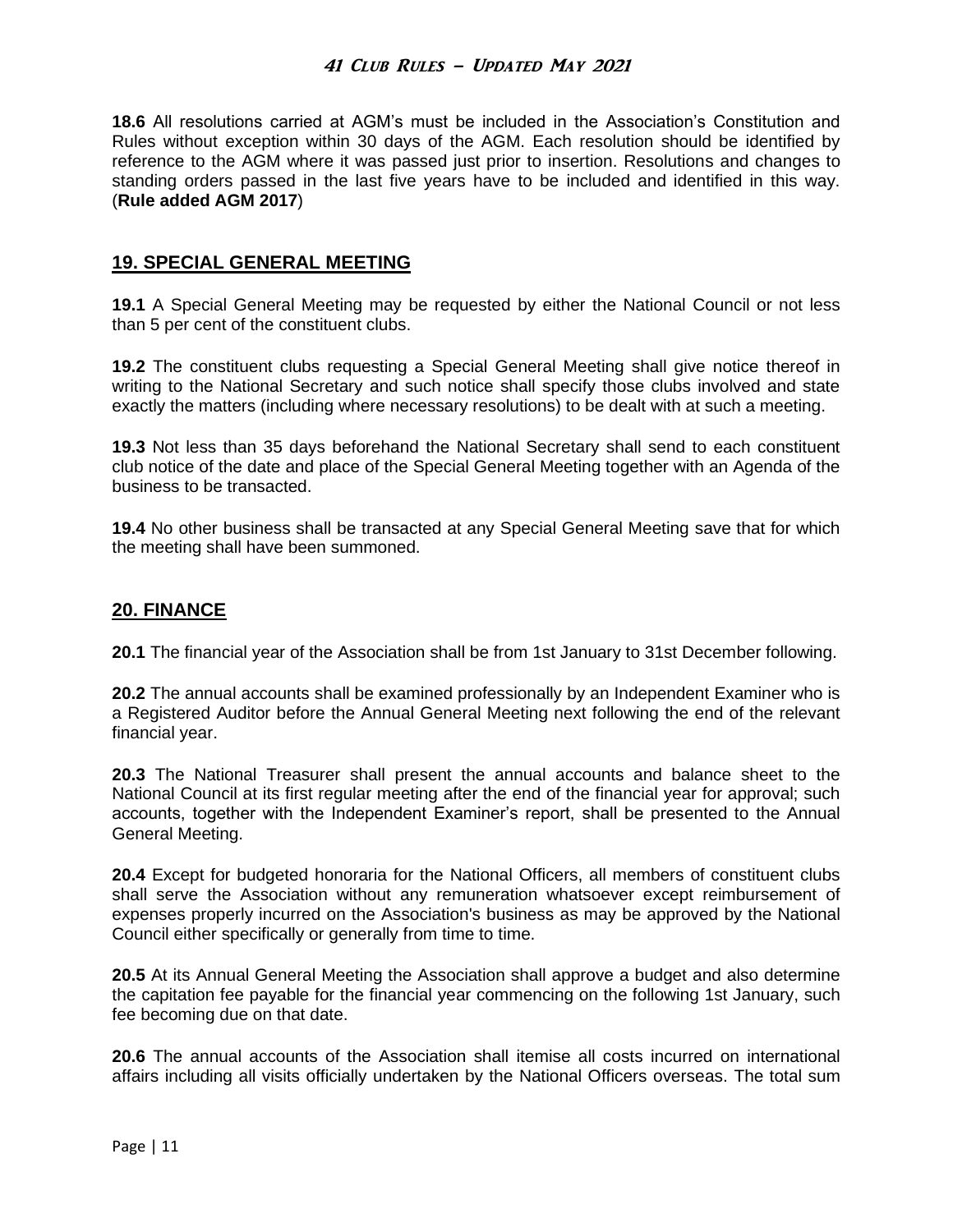of such costs shall not exceed ten per cent of the capitation fees for the same year excluding Value Added Tax.

**20.7** The National Board and Council shall manage the Association's affairs within the budget agreed at each AGM for the financial year following. The National Treasurer shall report to the membership ahead of each Council Meeting, the progress made against the budget. Any additional expenditure, not presented to an AGM or contained within the budget shall not be authorised without prior approval of the membership at a General Meeting. In the event of an emergency, National Council may approve additional expenditure up to an amount not greater than 1% of the overall budget during the financial year with the membership being informed through the email system. (**Amended AGM 2016**)

**20.8** No one shall make any agreement or contract binding upon the Association or vary the terms of any existing contract or agreement except with the approval of the National Board which may delegate to a specific member of the National Board or the General Secretary of the Association authority to enter into any agreement or contract usual or normal in the course of the general business of the Association.

**20.9** Provision should be made that the Association's Assets/Reserves in the form of "cash" should be no less than a minimum of six months but preferably twelve months of the annual total expenditure of the Association.

The role of the National Treasurer shall be enhanced to being one of having oversight over expenditure and the authority to veto any expenditure which is not consistent with maintaining expenditure within the above parameters, even if this requires curtailing expenditure already budgeted.

Also maintaining income from Capitation at a level consistent with the expected decline in overall numbers without exceeding an increase of 4% (£0.50) to each Member per annum.

Where the National Treasurer has to employ these new powers, the matter(s) must be reviewed at the next combined meeting of the National Board and the National Council members, even if a special meeting has to be convened.

The National Council members will continue to have the ultimate power in financial decision making on behalf of the National association.

# **21. ANNUAL CONFERENCES AND REGIONAL RALLIES**

**21.1** The Annual Conference of the Association shall be held between 1st April and 31st May (both dates inclusive) in each year. The date and venue of each Annual Conference shall be decided at a meeting of the National Council and shall be determined not less than three years in advance.

**21.2** The 41 Club National Council and Tangent Board shall be equally responsible for all arrangements and make the necessary financial provision out of the funds of both Associations in respect of each Annual Conference. The two National Treasurers shall keep an oversight of the Conference budget, liaising with the local Conference appointed Treasurer. (**Amended AGM 2021**)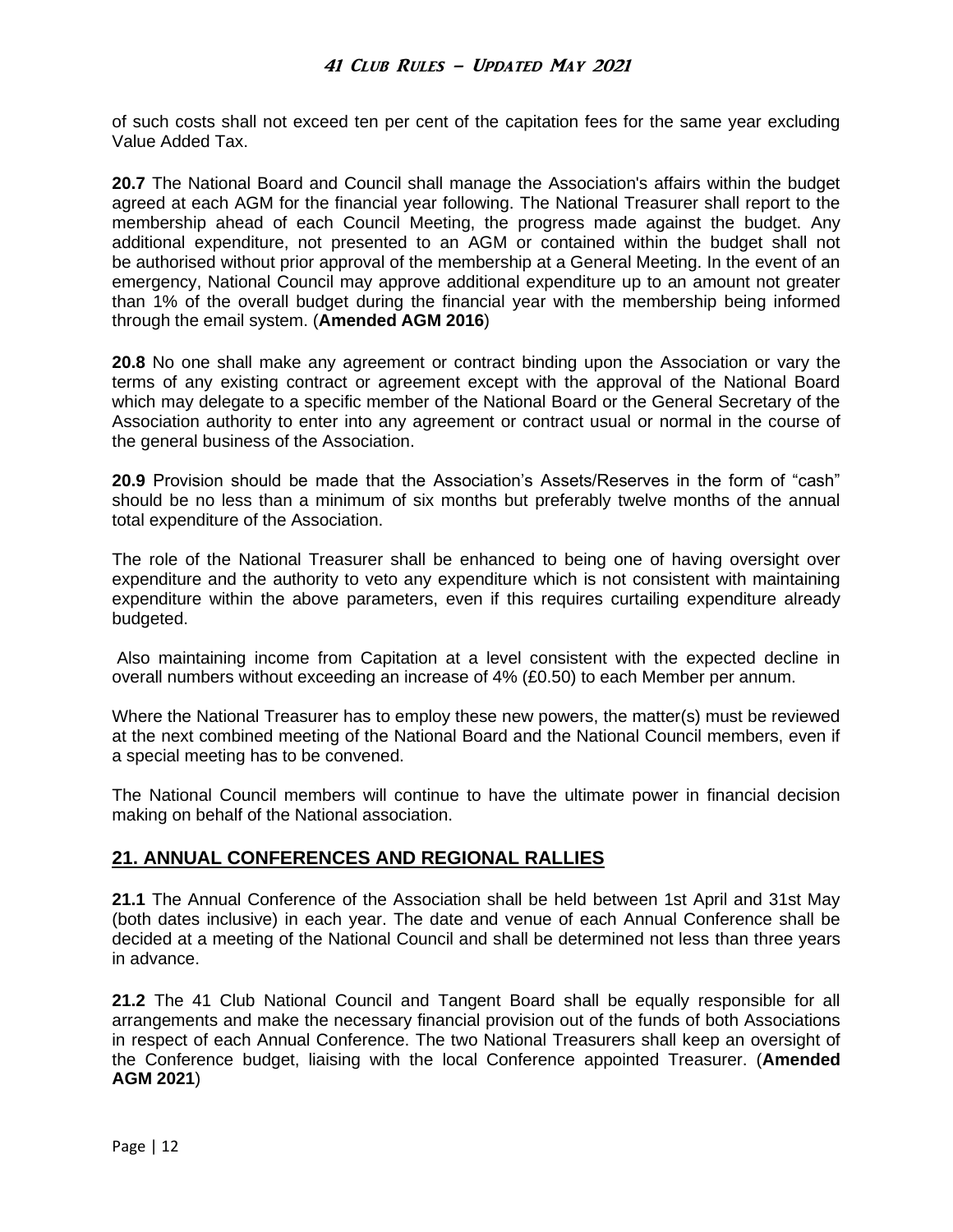**21.3** Full accounts of the National Conference shall be submitted to the National Treasurer within five months of the event with the result being included in the Associations Annual Accounts subject to the Independent Examiner's examination conducted pursuant to Rule 20.2 above

**21.4** If the Association holds a Regional Rally or any National Fellowship event, the provisions of Rules 21.2, 21.3 and 21.4 shall only apply in respect of 41 Club. Tangent have no financial responsibility in respect of any other National Event except for National Conference and AGM. (**Amended AGM 2021**)

**21.5** All profits or losses accruing or resulting from the Annual Conferences shall jointly belong to or be borne by both 41 and Tangent Clubs. (**Amended AGM 2021**).

**21.6** In the event that two areas decide to bid to host the National AGM and Conference in the same year, a committee comprising of the National Fellowship Officer, Tangent Vice President, Tangent Secretary and two members of the 41 Club National Council (one being a member of the Fellowship Committee) shall decide following a presentation by both parties which area will host the AGM and Conference. In the interests of objectivity, no member of this Committee should be from an area wishing to bid. The National Fellowship Officer will chair the meeting and carry the casting vote in case of the possibility that there is a split view as to who should host the Conference. (**Added AGM 2021**)

# **22. GENERAL**

**22.1** Legal proceedings involving the Association in any matter shall only be instituted or defended with leave of the National Council whose discretion shall be absolute. The National Secretary is empowered to act on behalf of the Association in any legal proceedings.

**22.2** If legal proceedings are commenced for or against a constituent club or a member of a constituent club, the club shall immediately inform the National Secretary, and thereafter the club shall be guided by the National Council in the conduct of the proceedings.

**22.3** The National Board shall ensure that adequate Public Liability Cover for the activities of the Association is arranged through the National Treasurer.

# **23. CONSTITUTION, RULES AND STANDING ORDERS**

**23.1** This Constitution and these Rules and Standing Orders shall not be altered save by a twothirds majority of those delegates present and voting at a General meeting of the Association provided that details of any proposed changes shall be circulated with the Notice convening any such General Meeting. Any change shall take effect immediately following the completion of the General Meeting at which it was made.

**23.2** The National Council shall have the power to determine any point not provided for in this Constitution, Rules and Standing Orders. Any such decision shall be submitted to the next following General Meeting for confirmation.